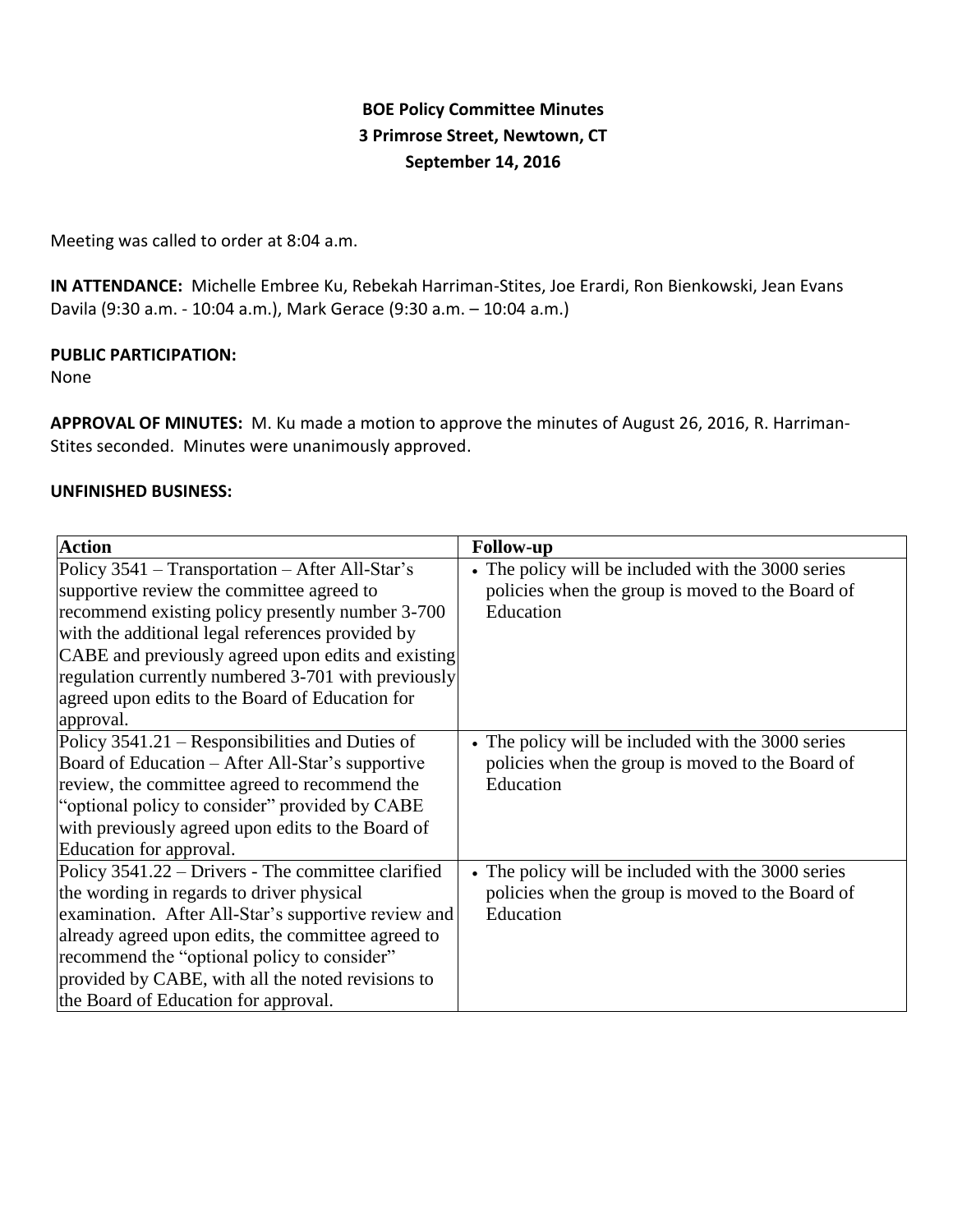| Policy $3541.23 - Bus$ Contractor – The committee     | • The policy will be included with the 3000 series        |  |
|-------------------------------------------------------|-----------------------------------------------------------|--|
| changed the wording to "twice monthly" checks         | policies when the group is moved to the Board of          |  |
| pertaining to information provided by the DMV.        | Education.                                                |  |
| After All-Star's supportive review and already        |                                                           |  |
| agreed upon edits, the committee agreed to            |                                                           |  |
| recommend replacing our existing policy presently     |                                                           |  |
| number 3-701 with "another version" of the policy     |                                                           |  |
| provided by CABE with previously agreed upon          |                                                           |  |
| changes to the Board of Education for approval.       |                                                           |  |
| Policy 3541.4 – Transportation Equipment - After      | • No further action.                                      |  |
| All-Star's review and the committee's review of the   |                                                           |  |
| policy a second time. The committee agreed not to     |                                                           |  |
| recommend this optional policy.                       |                                                           |  |
| Policy 3541.44 - Privately Owned Vehicles - The       | • M. Reilly will follow up with L. Rodrigue for her input |  |
| policy needs input from L. Rodrigue. Will be          | on this policy.                                           |  |
| moved to next month's agenda. M. Reilly will          |                                                           |  |
| follow up with L. Rodrigue for her input on this      |                                                           |  |
| policy.                                               |                                                           |  |
| Policy 3541.5 - Transportation Safety Complaints -    | • The policy will be included with the 3000 series        |  |
| The committee agreed not to use the sample            | policies when the group is moved to the Board of          |  |
| regulation and to change the wording in the policy to | Education.                                                |  |
| transportation contractor instead of transportation   |                                                           |  |
| coordinator. After All-Star's supportive review and   |                                                           |  |
| already agreed upon edits, the committee agreed to    |                                                           |  |
| recommend the revised "sample policy to consider"     |                                                           |  |
| provided by CABE to the Board of Education for        |                                                           |  |
| approval.                                             |                                                           |  |
| Policy 3455 - High School Concession Stand -          | • M. Reilly will invite L. Hoagland to the next policy    |  |
| B. Neumeyer is not available to continue to help      | committee meeting.                                        |  |
| with this policy. Lori Hoagland, a culinary teacher   |                                                           |  |
| at NHS, will write the regulation since she knows     |                                                           |  |
| the current practice. M. Reilly will invite L.        |                                                           |  |
| Hoagland to the next policy committee meeting.        |                                                           |  |
| Policy 3520.13 – Student Data Protection and          | • Review at a meeting in October.                         |  |
| Privacy/Cloud-Based Issues – The committee agreed     |                                                           |  |
| to continue review at a future meeting in October.    |                                                           |  |
| Policy 3542 – Food Service – The committee agreed     | • No further action.                                      |  |
| not to recommend this optional policy.                |                                                           |  |
| Policy $3542.1$ – Purpose and Facilities – The        | • No further action.                                      |  |
| committee agreed not to recommend this optional       |                                                           |  |
| policy.                                               |                                                           |  |
| Policy 3542.2 - Responsibilities and Duties -         | • R. Bienkowski will invite Whitsons, our food service    |  |
| R. Bienkowski will invite Whitsons, our food          | vendor, to the next committee meeting to review           |  |
| service vendor, to the next committee meeting to      | policy.                                                   |  |
| review policy.                                        |                                                           |  |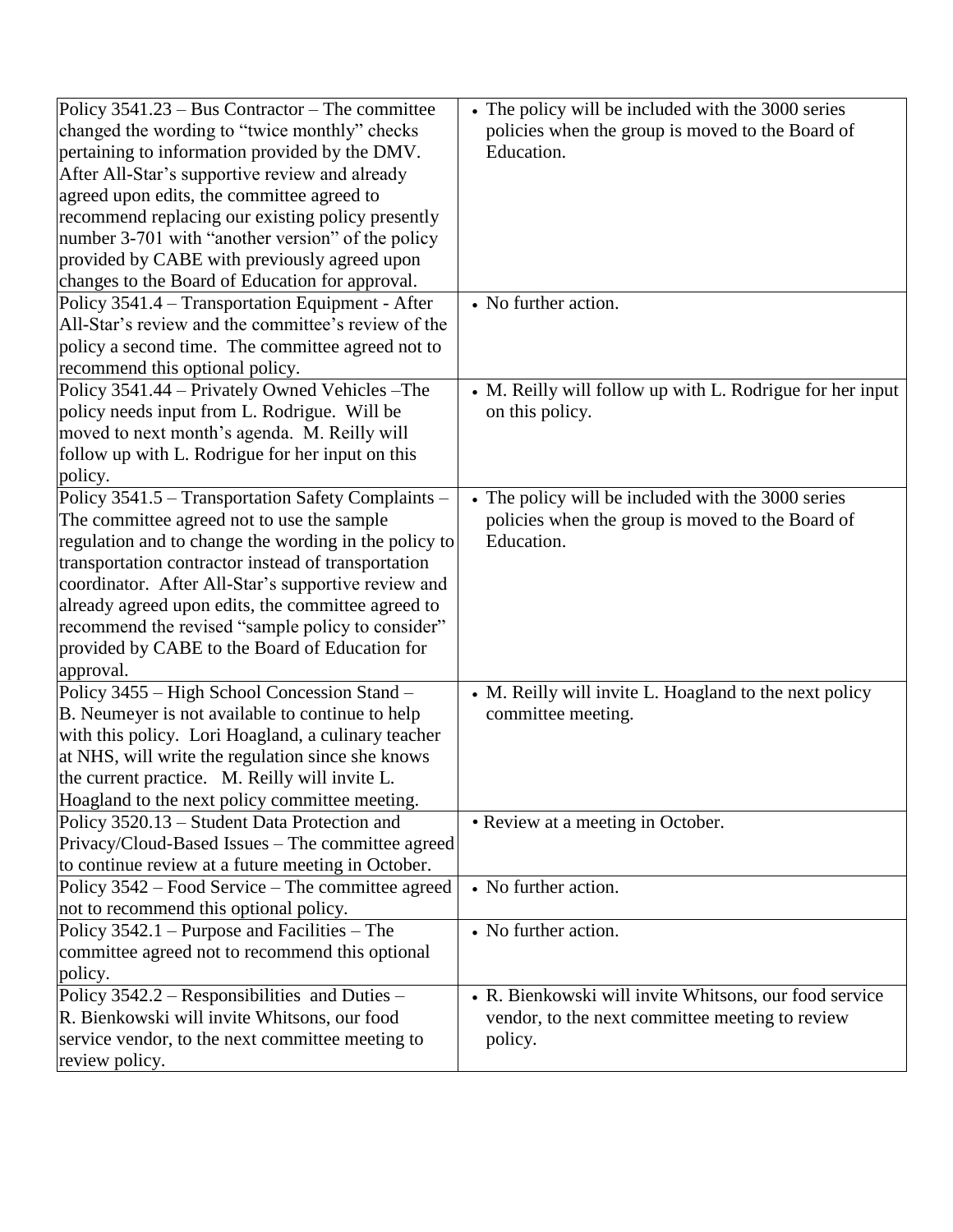| Policy $3542.21$ – Board of Education –                | • R. Bienkowski will invite Whitsons, our food service |
|--------------------------------------------------------|--------------------------------------------------------|
| R. Bienkowski will invite Whitsons, our food           | vendor, to the next committee meeting to review        |
| service vendor, to the next committee meeting to       | policy.                                                |
| review policy.                                         |                                                        |
| Policy 3542.22 – Employees – The committee             | • No further action.                                   |
| agreed not to recommend this optional policy.          |                                                        |
| Policy 3542.3 – Menus and Services –                   | • R. Bienkowski will invite Whitsons, our food service |
| R. Bienkowski will invite Whitsons, our food           | vendor, to the next committee meeting to review        |
| service vendor, to the next committee meeting to       | policy.                                                |
| review policy.                                         |                                                        |
| Policy 5125 - Student Records: Confidentiality         | • J. Erardi will review policy one more time to see if |
| (FERPA) – The committee reviewed the draft policy      | there are any legal questions that require an answer   |
| written by Shipman and Goodwin. J. Erardi will         | from CABE.                                             |
| review policy one more time to see if there are any    | • M. Reilly will forward questions to CABE.            |
| legal questions that require an answer from CABE.      |                                                        |
| M. Reilly will forward those questions on to CABE.     |                                                        |
| Policy 5145.511 – Sexual Abuse Prevention and          | • M. Reilly will forward a copy of Policy 5131.6 with  |
| Education Program - J. Evans Davila checked in         | recommended changes to the Board of Education for      |
| with the State and there will be no deviation from     | review.                                                |
| the October 1, 2016, mandate date. M. Gerace           | • J. Evans Davila and M. Gerace will come back to the  |
| reported that he has a committee working on the        | committee in October with a regulation for the policy. |
| curriculum piece of the policy and they are making     |                                                        |
| good progress. He said he will continue to work        |                                                        |
| with the committee to get curricular elements into     |                                                        |
| the regulation. M. Evans Davila and M. Gerace will     |                                                        |
| come back to the committee in October with a           |                                                        |
| regulation for the policy. The committee agreed to     |                                                        |
| use policy, "P.A. 14-196 mandates a policy             |                                                        |
| pertaining to this topic by October 1, 2016",          |                                                        |
| provided by CABE with the previously agreed upon       |                                                        |
| edits along with removing the policies that are cross- |                                                        |
| referenced within the policy. These cross-referenced   |                                                        |
| policies will be added back into the policy once the   |                                                        |
| committee has time to review the policies. M. Reilly   |                                                        |
| will keep track of the cross-referenced policies so    |                                                        |
| the committee can add those cross-references back      |                                                        |
| into the policy once the policies are reviewed by the  |                                                        |
| committee.                                             |                                                        |

A motion was made by M. Ku to forward Policy 5145.511 with recommended changes to the Board of Education for review. R. Harriman-Stites seconded. Motion was approved.

A motion was made by M. Ku to forward Policies 3541, 3541.21, 3541.22, 3541.23, 3541.5 with recommended changes when the 3000 series group of policies is moved to the Board of Education for review. R. Harriman-Stites seconded. Motion was approved.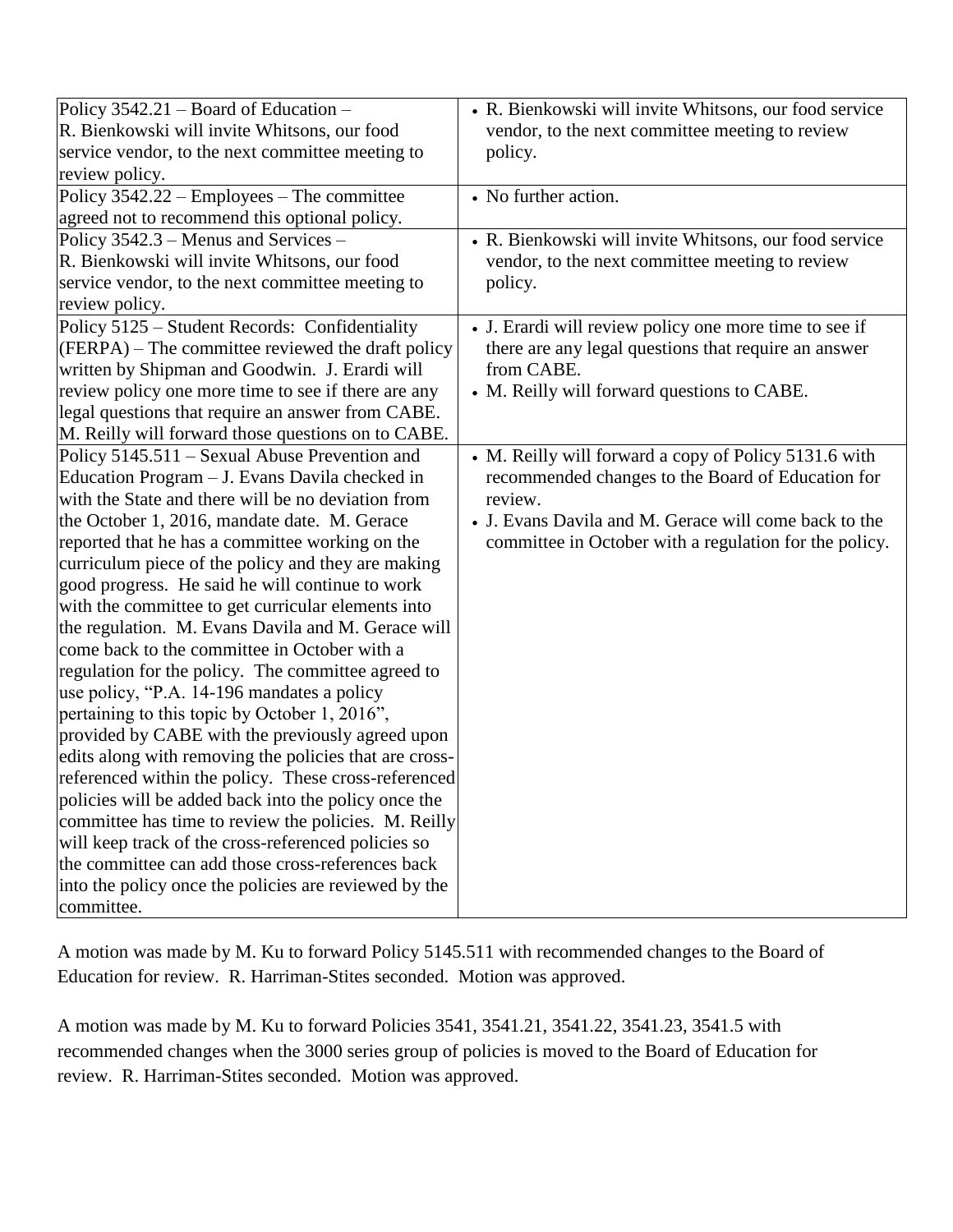# **NEW BUSINESS:**

| <b>Action</b>                                         | <b>Follow-up</b>                                       |  |
|-------------------------------------------------------|--------------------------------------------------------|--|
| Policy 3542.31 - Free or Reduced Lunch Prices -       | • R. Bienkowski will invite Whitsons, our food service |  |
| The committee agreed to replace our current policy    | vendor, to the next committee meeting to review the    |  |
| presently number 7-103 with "a recommend policy       | regulation.                                            |  |
| to consider" provided by CABE. R. Bienkowski          |                                                        |  |
| will invite Whitsons, our food service vendor, to the |                                                        |  |
| next committee meeting to review the regulation.      |                                                        |  |
| Policy 3542.32 - Cafeterias - CABE did not include    | • No further action.                                   |  |
| a policy. The committee agreed not to recommend a     |                                                        |  |
| policy.                                               |                                                        |  |
| Policy 3542.33 - Food Sales Other Than National       | • R. Bienkowski will invite Whitsons, our food service |  |
| School Lunch Program - R. Bienkowski will invite      | vendor, to the next committee meeting to review        |  |
| Whitsons, our food service vendor, to the next        | policy.                                                |  |
| committee meeting to review policy.                   |                                                        |  |
| Policy 3542.34 – Nutrition Program –                  | • R. Bienkowski will invite Whitsons, our food service |  |
| R. Bienkowski will invite Whitsons, our food          | vendor, to the next committee meeting to review        |  |
| service vendor, to the next committee meeting to      | policy.                                                |  |
| review policy.                                        |                                                        |  |
| Policy 3542.4 – Operation – R. Bienkowski will        | • R. Bienkowski will invite Whitsons, our food service |  |
| invite Whitsons, our food service vendor, to the next | vendor, to the next committee meeting to review        |  |
| committee meeting to review policy.                   | policy.                                                |  |
|                                                       |                                                        |  |
| Policy 3542.41 – Personnel – R. Bienkowski will       | • R. Bienkowski will invite Whitsons, our food service |  |
| invite Whitsons, our food service vendor, to the next | vendor, to the next committee meeting to review        |  |
| committee meeting to review policy.                   | policy.                                                |  |
|                                                       |                                                        |  |
| Policy 3542.42 - Finance - R. Bienkowski will         | • R. Bienkowski will invite Whitsons, our food service |  |
| invite Whitsons, our food service vendor, to the next | vendor, to the next committee meeting to review        |  |
| committee meeting to review policy.                   | policy.                                                |  |
|                                                       |                                                        |  |
| Policy 3542.43 - Charging Policy - R. Bienkowski      | • R. Bienkowski will invite Whitsons, our food service |  |
| will invite Whitsons, our food service vendor, to the | vendor, to the next committee meeting to review        |  |
| next committee meeting to review policy.              | policy.                                                |  |
|                                                       |                                                        |  |
| Policy 3542.44 – Community Use of Purchasing –        | • R. Bienkowski will invite Whitsons, our food service |  |
| R. Bienkowski will invite Whitsons, our food          | vendor, to the next committee meeting to review        |  |
| service vendor, to the next committee meeting to      | policy.                                                |  |
| review policy.                                        |                                                        |  |
| Policy 3542.441 - Surplus Commodities -               | • R. Bienkowski will invite Whitsons, our food service |  |
| R. Bienkowski will invite Whitsons, our food          | vendor, to the next committee meeting to review        |  |
| service vendor, to the next committee meeting to      | policy.                                                |  |
| review policy.                                        |                                                        |  |